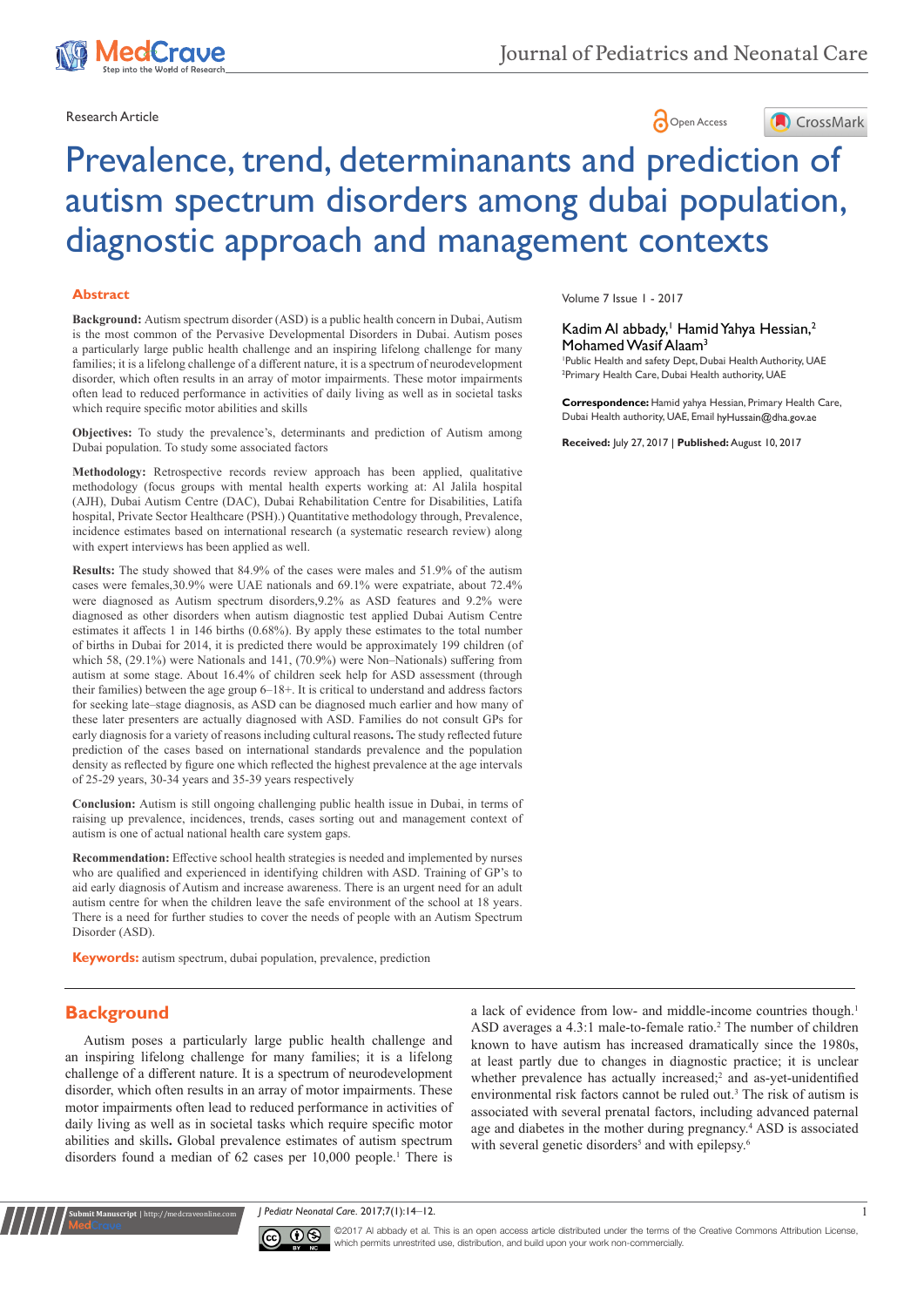On 2006 study of nearly 57,000 British nine- and ten-year-old reported a prevalence of 3.89 per 1,000 for autism and 11.61 per 1,000 for ASD; these higher figures could be associated with broadening diagnostic criteria.<sup>7</sup> Studies based on more-detailed information, such as direct observation rather than examination of medical records, identify higher prevalence; this suggests that published figures may underestimate ASD's true prevalence.<sup>8</sup> A 2009 study of the children in Cambridgeshire, England used different methods to measure prevalence, and estimated that 40% of ASD cases go undiagnosed, with the two least-biased estimates of true prevalence being 11.3 and 15.7 per 1,000.9 On 2009 U.S. study based on 2006 data estimated the prevalence of ASD in 8-year-old children to be 9.0 per 1,000 (approximate range  $8.6-9.3$ ).<sup>2</sup>. A 2009 report based on the 2007 Adult Psychiatric Morbidity Survey by the National Health Service determined that the prevalence of ASD in adults was approximately 1% of the population, with a higher prevalence in males and no significant variation between age groups.10 These results suggest that prevalence of ASD among adults is similar to that in children and rates of autism are not increasing.11–13

## **Objectives**

To study the prevalence's, determinants and prediction of Autism among Dubai population. To study some associated factors.

## **Methodology**

Retrospective records review approach has been applied, qualitative methodology (focus groups with mental health experts working at: Al Jalila hospital (AJH), Dubai Autism Centre (DAC), Dubai Rehabilitation Centre for Disabilities, Latifa hospital, Private Sector Healthcare (PSH).) Quantitative methodology through, Prevalence, incidence estimates based on international research (a systematic research review) along with expert interviews has been applied as well.

#### **Results**

The study revealed that prevalence of Autism is steadily rising along the last 4 years as per cases registry at Dubai autism centre for both national and expatriate population, the study showed that about two third of autism cases in Dubai is among expatriate population and on third among UAE national population as reflected by table. The study reflected future prediction of the cases based on international standards prevalence and the population density as reflected by figure one which reflected the highest prevalence at the age intervals of 25-29 years, 30-34 years and 35-39 years respectively as shown by figure. $1$ 

**Table 1** Prevalence of Autism cases among Dubai Population by nationality and years

|             |      | <b>Nationals Non-Nationals Total</b> |     |
|-------------|------|--------------------------------------|-----|
| <b>2011</b> | - 60 | 119                                  | 179 |
| 2012 61     |      | 130                                  | 191 |
| 2013        | 60   | 138                                  | 198 |
| 2014        | -58  | 141                                  | 199 |

The study showed the 84.9% of the cases were males and 51.9% of the autism cases were females,30.9% were UAE nationals and 69.1% were expatriate, about 72.4% were diagnosed as Autism spectrum disorders,9.2% as ASD features and 9.2% were diagnosed as other disorders when autism diagnostic test applied for assessment as shown by table.<sup>2</sup>

**Table 2** Dubai Autism Centre (DAC) assessment statistics during September 2014–June 2015

|                |                                       | <b>Number</b> | %     |
|----------------|---------------------------------------|---------------|-------|
|                | Male                                  | 129           | 84.9  |
| Gender         | Female                                | 23            | 15. I |
|                | U.A.E.                                | 47            | 30.9  |
| Nationality    | Non-U.A.E.                            | 105           | 69.1  |
|                | U.A.E.                                | 128           | 84.2  |
| Residence      | Non-U.A.E.                            | 24            | 15.8  |
|                | ASD                                   | 110           | 72.4  |
| Diagnosis      | <b>ASD</b> features                   | 14            | 9.2   |
|                | Other                                 | 28            | 18.4  |
| Type of        | $Full - 2 parts$<br>assessment        | 62            | 40.8  |
| assessment     | Only short form for<br>screening tool | 90            | 59.2  |
| Short form of  | ASD                                   | 48            | 31.6  |
| assessment for | <b>ASD</b> features                   | 16            | 10.5  |
| screening tool | Other                                 | 26            | 17.I  |
| Total          |                                       | 152           | 100%  |



**Figure 1** Predicted Autism cases among Dubai population according to age.



**Figure 2** Autism cases assessed by Dubai Autism centre in Dubai.

The current study adopt a novel approach to estimating the prevalence of these conditions and presents strong evidence that undiagnosed cases do indeed exist in the school-aged population Similar to other studies, The estimates of known cases reported in this paper accord with previous prevalence estimates<sup>14-16</sup> converging at around 1%. Further, prevalence estimates reported from other countries fall within the confidence intervals of our estimates reported in this paper.17–19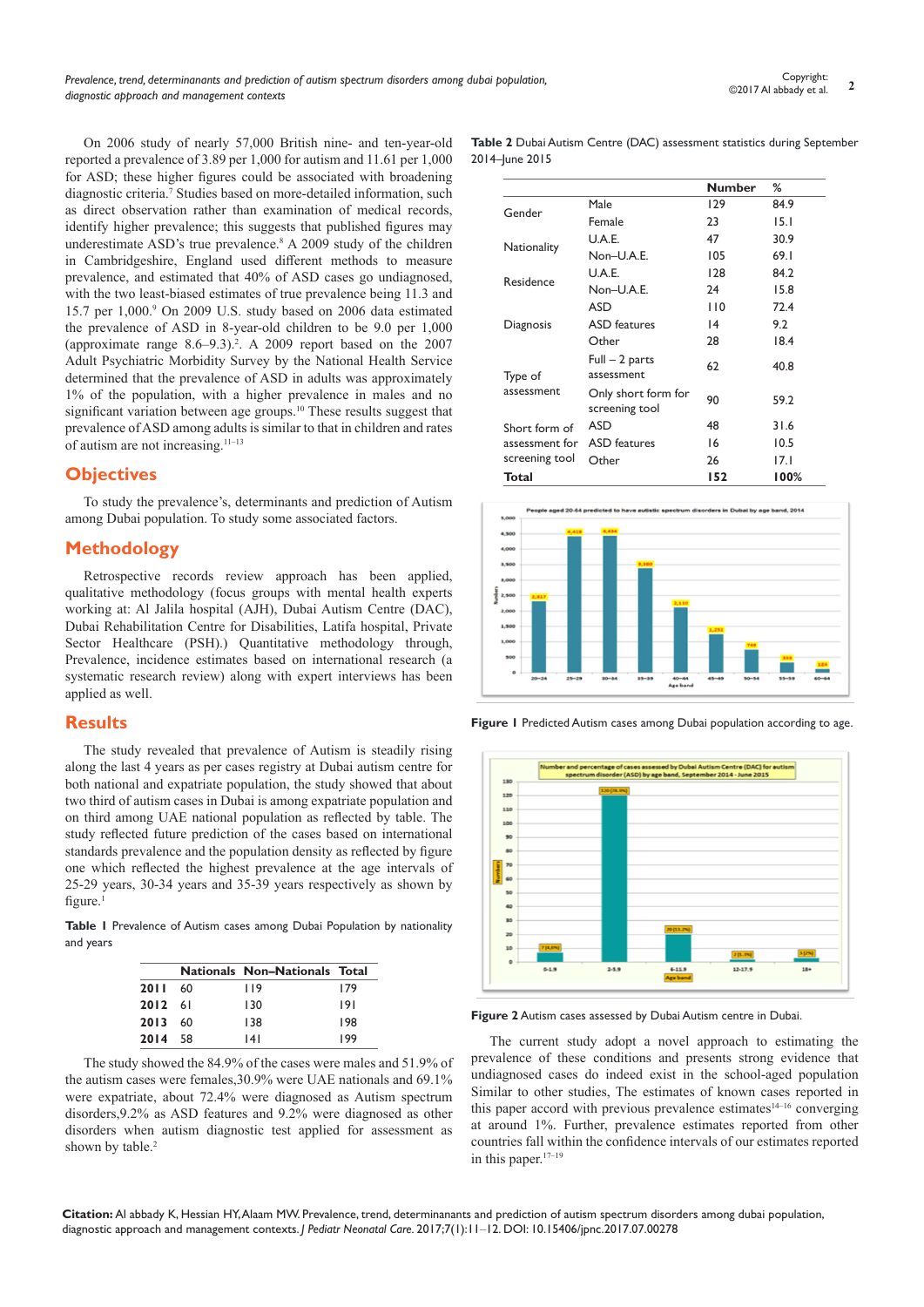

**Figure 3** Management approach ay Dubai Autism centre by roles and function.

Similar the current study which showed increasing trend of prevalence along the last four years, many of other worldwide publication showed that, the prevalence of autism is increasing with time. Earlier prevalence estimates were lower, centering at about 0.5 per 1,000 for autism during the 1960s and 1970s and about 1 per 1,000 in the 1980s, as opposed to today's 1–2 per 1000.21].



Reports of autism cases per 1,000 children grew dramatically in the U.S. from 1996 to 2007. It is unknown how much, if any, growth came from changes in autism's prevalence.<sup>20</sup> The number of reported cases of autism increased dramatically in the 1990s and early 2000s, prompting investigations into several potential reasons.<sup>21</sup> More children may have autism; that is, the true frequency of autism may have increased. There may be more complete pickup of autism (case finding), as a result of increased awareness and funding. For example, attempts to sue vaccine companies may have increased casereporting. The diagnosis may be applied more broadly than before, as a result of the changing definition of the disorder, particularly changes in DSM-III-R and DSM-IV. An editorial error in the description of the PDD-NOS category of Autism Spectrum Disorders in the DSM-IV, in 1994, inappropriately broadened the PDD-NOS construct. The error was corrected in the DSM-IV-TR, in 2000, reversing the PDD-NOS construct back to the more restrictive diagnostic criteria requirements from the DSM-III-R.<sup>22</sup> Successively earlier diagnosis in each succeeding cohort of children, including recognition in nursery (preschool), may have affected apparent prevalence but not incidence. A review of the "rising autism" figures compared to other disabilities in schools shows a corresponding drop in findings of mental retardation.23 The reported increase is largely attributable to changes

in diagnostic practices, referral patterns, availability of services, age at diagnosis, and public awareness. $24-27$  A widely cited 2002 pilot study concluded that the observed increase in autism in California cannot be explained by changes in diagnostic criteria,<sup>28</sup> but a 2006 analysis found that special education data poorly measured prevalence because so many cases were diagnosed, and that the 1994–2003 U.S. increase was associated with declines in other diagnostic categories, indicating that diagnostic substitution had occurred.<sup>29</sup> A 2007 study that modeled autism incidence found that broadened diagnostic criteria, diagnosis at a younger age, and improved efficiency of case ascertainment, can produce an increase in the frequency of autism ranging up to 29-fold depending on the frequency measure, suggesting that methodological factors may explain the observed increases in autism over time.<sup>30</sup> A small 2008 study found that a significant number (40%) of people diagnosed with pragmatic language impairment as children in previous decades would now be given a diagnosis as autism.<sup>31</sup> A study of all Danish children born in 1994–99 found that children born later were more likely to be diagnosed at a younger age, supporting the argument that apparent increases in autism prevalence were at least partly due to decreases in the age of diagnosis. A 2009 study of California data found that the reported incidence of autism rose 7- to 8-fold from the early 1990s to 2007, and that changes in diagnostic criteria, inclusion of milder cases, and earlier age of diagnosis probably explain only a 4.25-fold increase; the study did not quantify the effects of wider awareness of autism, increased funding, and expanding treatment options resulting in parents' greater motivation to seek services.<sup>29</sup> Another 2009 California study found that the reported increases are unlikely to be explained by changes in how qualifying condition codes for autism were recorded.<sup>31</sup> Several environmental risk factors have been proposed to support the hypothesis that the actual frequency of autism has increased. These include certain foods, infectious disease, and pesticides. There is overwhelming scientific evidence against the MMR hypothesis and no convincing evidence for the thiomersal (or Thimerosal) hypothesis, so these types of risk factors have to be ruled out.

## **Conclusion**

Autism is still ongoing challenging public health issue in Dubai, in terms of raising up prevalence, incidences, trends, cases sorting out and management context of autism is one of actual national health care system gaps.

## **Recommendation**

Effective school health strategies is needed and implemented by nurses who are qualified and experienced in identifying children with ASD. Training of GP's to aid early diagnosis of Autism and increase awareness. There is an urgent need for an adult autism centre for when the children leave the safe environment of the school at 18 years, there is a need for further studies to cover the needs of people with an Autism Spectrum Disorder (ASD).

#### **Ackowledgments**

None.

## **Conflicts of interest**

The author declares no conflicts of interest.

#### **References**

1. [Elsabbagh M, Divan G, Koh YJ, et al. Global prevalence of autism and](https://www.ncbi.nlm.nih.gov/pubmed/22495912)  [other pervasive developmental disorders.](https://www.ncbi.nlm.nih.gov/pubmed/22495912) *Autism Res*. 2012;5(3):160– [179.](https://www.ncbi.nlm.nih.gov/pubmed/22495912)